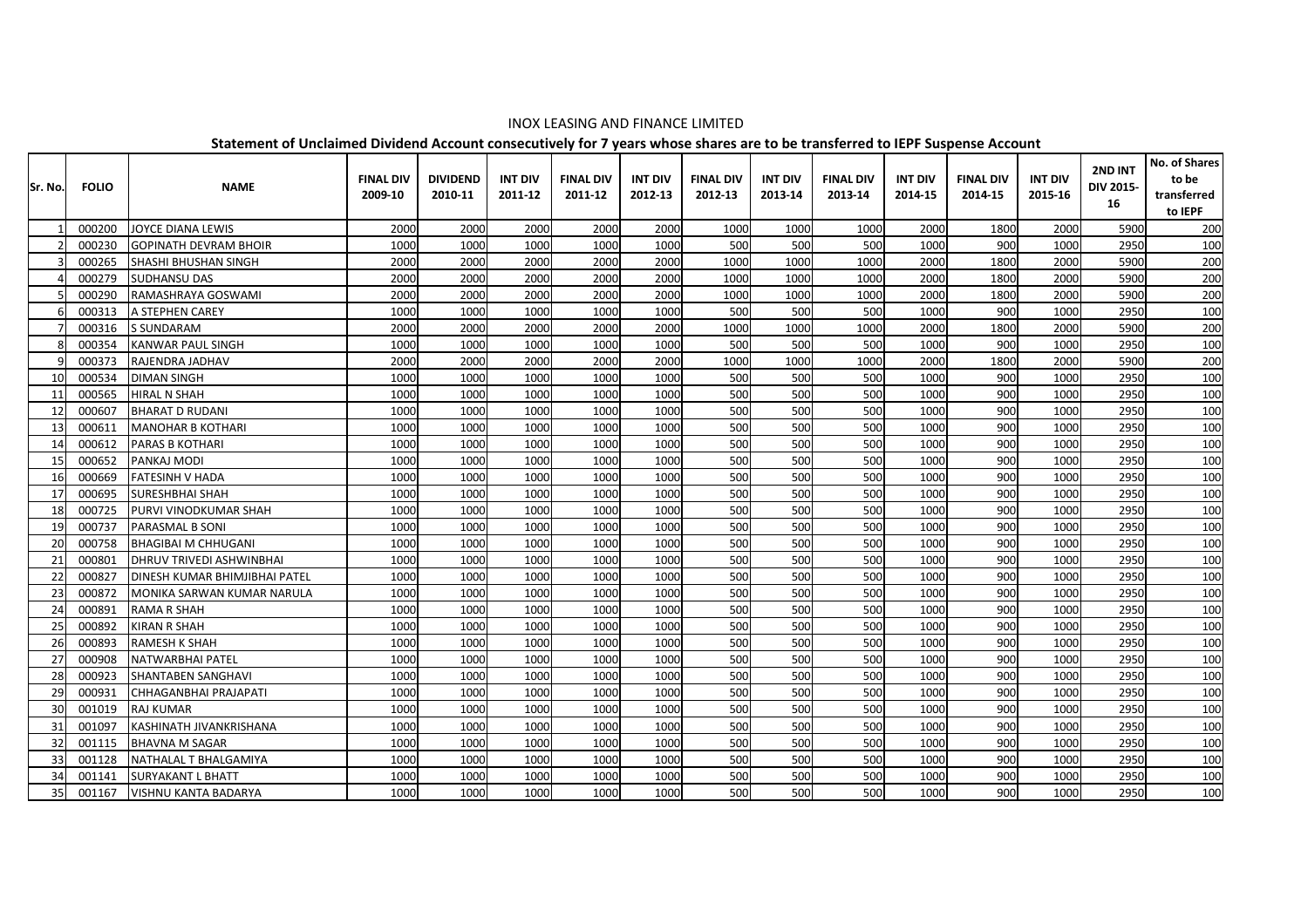| 36 | 001195 | SANGEETA HASAM             | 1000 | 1000 | 1000 | 1000 | 1000 | 500  | 500  | 500  | 1000 | 900  | 1000 | 2950 | 100 |
|----|--------|----------------------------|------|------|------|------|------|------|------|------|------|------|------|------|-----|
| 37 | 001199 | <b>VIJI RAJ NAIR</b>       | 1000 | 1000 | 1000 | 1000 | 1000 | 500  | 500  | 500  | 1000 | 900  | 1000 | 2950 | 100 |
| 38 | 001280 | POONAM V AGGARWAL          | 1000 | 1000 | 1000 | 1000 | 1000 | 500  | 500  | 500  | 1000 | 900  | 1000 | 2950 | 100 |
| 39 | 001314 | <b>KALPESH H SHAH</b>      | 1000 | 1000 | 1000 | 1000 | 1000 | 500  | 500  | 500  | 1000 | 900  | 1000 | 2950 | 100 |
| 40 | 001334 | BHARATI DAMODAR ASHAR      | 1000 | 1000 | 1000 | 1000 | 1000 | 500  | 500  | 500  | 1000 | 900  | 1000 | 2950 | 100 |
| 41 | 001341 | <b>GODFREY CORDA</b>       | 1000 | 1000 | 1000 | 1000 | 1000 | 500  | 500  | 500  | 1000 | 900  | 1000 | 2950 | 100 |
| 42 | 001422 | <b>DAKSHA P PATEL</b>      | 1000 | 1000 | 1000 | 1000 | 1000 | 500  | 500  | 500  | 1000 | 900  | 1000 | 2950 | 100 |
| 43 | 001435 | <b>CHANDRA SEKHAR</b>      | 1000 | 1000 | 1000 | 1000 | 1000 | 500  | 500  | 500  | 1000 | 900  | 1000 | 2950 | 100 |
| 44 | 001436 | JAYACHANDRAN N             | 1000 | 1000 | 1000 | 1000 | 1000 | 500  | 500  | 500  | 1000 | 900  | 1000 | 2950 | 100 |
| 45 | 001437 | LAKSHMI                    | 1000 | 1000 | 1000 | 1000 | 1000 | 500  | 500  | 500  | 1000 | 900  | 1000 | 2950 | 100 |
| 46 | 001438 | <b>STANLY LAWRENCE N</b>   | 1000 | 1000 | 1000 | 1000 | 1000 | 500  | 500  | 500  | 1000 | 900  | 1000 | 2950 | 100 |
| 47 | 001446 | KANDULA BHAGYA LAKSHMI     | 1000 | 1000 | 1000 | 1000 | 1000 | 500  | 500  | 500  | 1000 | 900  | 1000 | 2950 | 100 |
| 48 | 001460 | LEELA KAILAS JADHAV        | 1000 | 1000 | 1000 | 1000 | 1000 | 500  | 500  | 500  | 1000 | 900  | 1000 | 2950 | 100 |
| 49 | 001479 | DILEEP KUMAR DOKANIA       | 1000 | 1000 | 1000 | 1000 | 1000 | 500  | 500  | 500  | 1000 | 900  | 1000 | 2950 | 100 |
| 50 | 001494 | <b>VIPAN CHANDER ARORA</b> | 1000 | 1000 | 1000 | 1000 | 1000 | 500  | 500  | 500  | 1000 | 900  | 1000 | 2950 | 100 |
| 51 | 001497 | <b>VISHAW JYOTI RAHI</b>   | 1000 | 1000 | 1000 | 1000 | 1000 | 500  | 500  | 500  | 1000 | 900  | 1000 | 2950 | 100 |
| 52 | 001512 | <b>DEEPALI GOEL</b>        | 1000 | 1000 | 1000 | 1000 | 1000 | 500  | 500  | 500  | 1000 | 900  | 1000 | 2950 | 100 |
| 53 | 001518 | P K SETH                   | 1000 | 1000 | 1000 | 1000 | 1000 | 500  | 500  | 500  | 1000 | 900  | 1000 | 2950 | 100 |
| 54 | 001545 | <b>RAMESH KRISHAN</b>      | 2000 | 2000 | 2000 | 2000 | 2000 | 1000 | 1000 | 1000 | 2000 | 1800 | 2000 | 5900 | 200 |
| 55 | 001618 | <b>LALITHA BAI GADELA</b>  | 1000 | 1000 | 1000 | 1000 | 1000 | 500  | 500  | 500  | 1000 | 900  | 1000 | 2950 | 100 |
| 56 | 001620 | <b>MONIKA BANSAL</b>       | 1000 | 1000 | 1000 | 1000 | 1000 | 500  | 500  | 500  | 1000 | 900  | 1000 | 2950 | 100 |
| 57 | 001623 | RAVI KUMAR AGARWAL         | 1000 | 1000 | 1000 | 1000 | 1000 | 500  | 500  | 500  | 1000 | 900  | 1000 | 2950 | 100 |
| 58 | 001636 | <b>SYED SHAHID LATIF</b>   | 1000 | 1000 | 1000 | 1000 | 1000 | 500  | 500  | 500  | 1000 | 900  | 1000 | 2950 | 100 |
| 59 | 001646 | RADHA KRISHNA KONURU       | 1000 | 1000 | 1000 | 1000 | 1000 | 500  | 500  | 500  | 1000 | 900  | 1000 | 2950 | 100 |
| 60 | 001661 | NIVEDHITHA REDDY           | 1000 | 1000 | 1000 | 1000 | 1000 | 500  | 500  | 500  | 1000 | 900  | 1000 | 2950 | 100 |
| 61 | 001695 | <b>REKHA NARULA</b>        | 1000 | 1000 | 1000 | 1000 | 1000 | 500  | 500  | 500  | 1000 | 900  | 1000 | 2950 | 100 |
| 62 | 001705 | RAKESH AGRAWAL             | 1000 | 1000 | 1000 | 1000 | 1000 | 500  | 500  | 500  | 1000 | 900  | 1000 | 2950 | 100 |
| 63 | 001726 | RAJKUMARI AGRAWAL          | 1000 | 1000 | 1000 | 1000 | 1000 | 500  | 500  | 500  | 1000 | 900  | 1000 | 2950 | 100 |
| 64 | 001739 | <b>OMPRAKASH MEHRA</b>     | 1000 | 1000 | 1000 | 1000 | 1000 | 500  | 500  | 500  | 1000 | 900  | 1000 | 2950 | 100 |
| 65 | 001746 | TARUN KUMAR MAHESHWARI     | 1000 | 1000 | 1000 | 1000 | 1000 | 500  | 500  | 500  | 1000 | 900  | 1000 | 2950 | 100 |
| 66 | 001782 | <b>MAHANDER THIRANI</b>    | 1000 | 1000 | 1000 | 1000 | 1000 | 500  | 500  | 500  | 1000 | 900  | 1000 | 2950 | 100 |
| 67 | 001789 | DINESH CHANDRA MAHESHWARI  | 1000 | 1000 | 1000 | 1000 | 1000 | 500  | 500  | 500  | 1000 | 900  | 1000 | 2950 | 100 |
| 68 | 001790 | <b>ANANT BIHARI TAMBI</b>  | 1000 | 1000 | 1000 | 1000 | 1000 | 500  | 500  | 500  | 1000 | 900  | 1000 | 2950 | 100 |
| 69 | 001837 | PAWAN KUMAR AGRAWAL        | 1000 | 1000 | 1000 | 1000 | 1000 | 500  | 500  | 500  | 1000 | 900  | 1000 | 2950 | 100 |
| 70 | 001864 | KAMAL KISHOR AGRAWAL       | 1000 | 1000 | 1000 | 1000 | 1000 | 500  | 500  | 500  | 1000 | 900  | 1000 | 2950 | 100 |
| 71 | 001866 | <b>LALCHAND GUPTA</b>      | 1000 | 1000 | 1000 | 1000 | 1000 | 500  | 500  | 500  | 1000 | 900  | 1000 | 2950 | 100 |
| 72 | 001888 | <b>MISHRILAL GUPTA</b>     | 1000 | 1000 | 1000 | 1000 | 1000 | 500  | 500  | 500  | 1000 | 900  | 1000 | 2950 | 100 |
| 73 | 001923 | CHATRABHUJBHAI A PATEL     | 1000 | 1000 | 1000 | 1000 | 1000 | 500  | 500  | 500  | 1000 | 900  | 1000 | 2950 | 100 |
| 74 | 002026 | PARESH PURUSHOTTAM VYAS    | 1000 | 1000 | 1000 | 1000 | 1000 | 500  | 500  | 500  | 1000 | 900  | 1000 | 2950 | 100 |
| 75 | 002061 | <b>ANIL KUMAR</b>          | 1000 | 1000 | 2000 | 2000 | 2000 | 500  | 500  | 500  | 1000 | 900  | 1000 | 2950 | 100 |
| 76 | 002062 | <b>SITA RAM PARIHAR</b>    | 1000 | 1000 | 1000 | 1000 | 1000 | 500  | 500  | 500  | 1000 | 900  | 1000 | 2950 | 100 |
| 77 | 002075 | <b>PRABHUDAS D PATEL</b>   | 1000 | 1000 | 1000 | 1000 | 1000 | 500  | 500  | 500  | 1000 | 900  | 1000 | 2950 | 100 |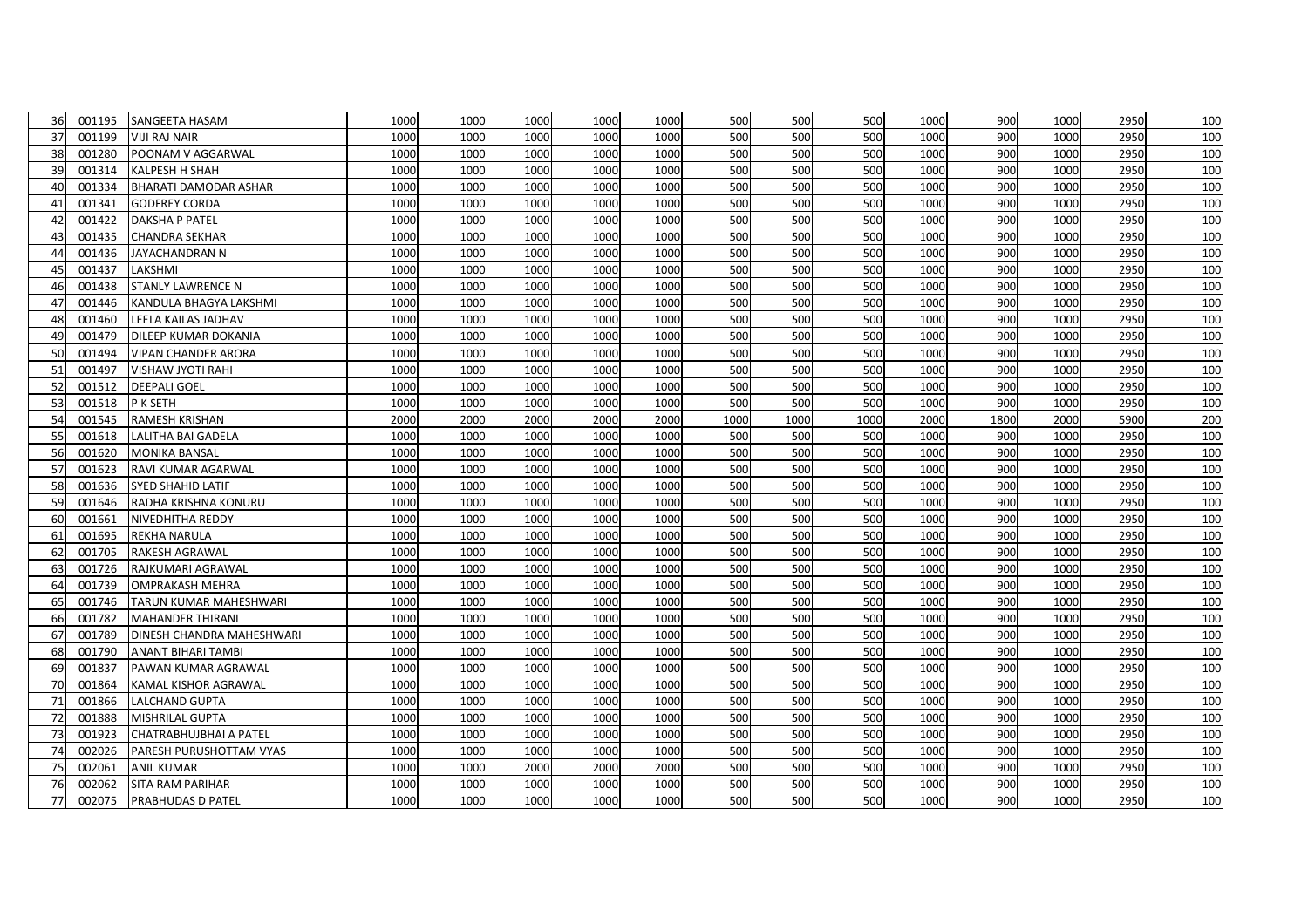| 78  | 002077 | LALJIBHAI GOKALBHAI SOLANKI | 1000 | 1000 | 1000 | 1000 | 1000 | 500 | 500 | 500 | 1000 | 900 | 1000 | 2950 | 100 |
|-----|--------|-----------------------------|------|------|------|------|------|-----|-----|-----|------|-----|------|------|-----|
| 79  | 002101 | <b>SURENDRA AGARWAL</b>     | 1000 | 1000 | 1000 | 1000 | 1000 | 500 | 500 | 500 | 1000 | 900 | 1000 | 2950 | 100 |
| 80  | 002116 | SAVITIRI SRIVASTAVA         | 1000 | 1000 | 1000 | 1000 | 1000 | 500 | 500 | 500 | 1000 | 900 | 1000 | 2950 | 100 |
| 81  | 002141 | RAJEEV EDOLIYA              | 1000 | 1000 | 1000 | 1000 | 1000 | 500 | 500 | 500 | 1000 | 900 | 1000 | 2950 | 100 |
| 82  | 002161 | PRADEEP K SINGHANIA         | 1000 | 1000 | 1000 | 1000 | 1000 | 500 | 500 | 500 | 1000 | 900 | 1000 | 2950 | 100 |
| 83  | 002177 | <b>SURESH KUMAR</b>         | 1000 | 1000 | 1000 | 1000 | 1000 | 500 | 500 | 500 | 1000 | 900 | 1000 | 2950 | 100 |
| 84  | 002180 | PRABHU DAYAL                | 1000 | 1000 | 1000 | 1000 | 1000 | 500 | 500 | 500 | 1000 | 900 | 1000 | 2950 | 100 |
| 85  | 002228 | V RAMAMURTHIE               | 1000 | 1000 | 1000 | 1000 | 1000 | 500 | 500 | 500 | 1000 | 900 | 1000 | 2950 | 100 |
| 86  | 002229 | SHANTIBAI SIROYA            | 1000 | 1000 | 1000 | 1000 | 1000 | 500 | 500 | 500 | 1000 | 900 | 1000 | 2950 | 100 |
| 87  | 002263 | <b>VANDANA SHRIMALI</b>     | 1000 | 1000 | 1000 | 1000 | 1000 | 500 | 500 | 500 | 1000 | 900 | 1000 | 2950 | 100 |
| 88  | 002309 | ARVIND RAMNIKLAL TALATI     | 1000 | 1000 | 1000 | 1000 | 1000 | 500 | 500 | 500 | 1000 | 900 | 1000 | 2950 | 100 |
| 89  | 002315 | <b>GAYATRI DEVI KEDIA</b>   | 1000 | 1000 | 1000 | 1000 | 1000 | 500 | 500 | 500 | 1000 | 900 | 1000 | 2950 | 100 |
| 90  | 002316 | MOOL CHAND GUPTA            | 1000 | 1000 | 1000 | 1000 | 1000 | 500 | 500 | 500 | 1000 | 900 | 1000 | 2950 | 100 |
| 91  | 002324 | <b>SNEHAL SONI</b>          | 1000 | 1000 | 1000 | 1000 | 1000 | 500 | 500 | 500 | 1000 | 900 | 1000 | 2950 | 100 |
| 92  | 002337 | <b>RAJIV PURI</b>           | 1000 | 1000 | 1000 | 1000 | 1000 | 500 | 500 | 500 | 1000 | 900 | 1000 | 2950 | 100 |
| 93  | 002340 | YOGESH GANGWANI             | 1000 | 1000 | 1000 | 1000 | 1000 | 500 | 500 | 500 | 1000 | 900 | 1000 | 2950 | 100 |
| 94  | 002360 | <b>SENGUPTA M K</b>         | 1000 | 1000 | 1000 | 1000 | 1000 | 500 | 500 | 500 | 1000 | 900 | 1000 | 2950 | 100 |
| 95  | 002379 | <b>AMAR SINGH SAWHNEY</b>   | 1000 | 1000 | 1000 | 1000 | 1000 | 500 | 500 | 500 | 1000 | 900 | 1000 | 2950 | 100 |
| 96  | 002395 | ROOP CHAND AHUJA            | 1000 | 1000 | 1000 | 1000 | 1000 | 500 | 500 | 500 | 1000 | 900 | 1000 | 2950 | 100 |
| 97  | 002423 | <b>ANJU SHALI</b>           | 1000 | 1000 | 1000 | 1000 | 1000 | 500 | 500 | 500 | 1000 | 900 | 1000 | 2950 | 100 |
| 98  | 002424 | <b>KRISHNA SHALI</b>        | 1000 | 1000 | 1000 | 1000 | 1000 | 500 | 500 | 500 | 1000 | 900 | 1000 | 2950 | 100 |
| 99  | 002444 | <b>BABULAL JAIN</b>         | 1000 | 1000 | 1000 | 1000 | 1000 | 500 | 500 | 500 | 1000 | 900 | 1000 | 2950 | 100 |
| 100 | 002447 | LT COL RAM SINGH RAWAT      | 1000 | 1000 | 1000 | 1000 | 1000 | 500 | 500 | 500 | 1000 | 900 | 1000 | 2950 | 100 |
| 101 | 002453 | <b>DHAMIJA Y N</b>          | 1000 | 1000 | 1000 | 1000 | 1000 | 500 | 500 | 500 | 1000 | 900 | 1000 | 2950 | 100 |
| 102 | 002463 | <b>VIJAY AGARWAL</b>        | 1000 | 1000 | 1000 | 1000 | 1000 | 500 | 500 | 500 | 1000 | 900 | 1000 | 2950 | 100 |
| 103 | 002464 | <b>ASHOK KWATRA</b>         | 1000 | 1000 | 1000 | 1000 | 1000 | 500 | 500 | 500 | 1000 | 900 | 1000 | 2950 | 100 |
| 104 | 002496 | <b>KULDIP MANSUKHANI</b>    | 1000 | 1000 | 1000 | 1000 | 1000 | 500 | 500 | 500 | 1000 | 900 | 1000 | 2950 | 100 |
| 105 | 002501 | <b>VISHNU NARAIN GUPTA</b>  | 1000 | 1000 | 1000 | 1000 | 1000 | 500 | 500 | 500 | 1000 | 900 | 1000 | 2950 | 100 |
| 106 | 002526 | YASH KHANDELWAL             | 1000 | 1000 | 1000 | 1000 | 1000 | 500 | 500 | 500 | 1000 | 900 | 1000 | 2950 | 100 |
| 107 | 002535 | <b>GOMTI DEVI</b>           | 1000 | 1000 | 1000 | 1000 | 1000 | 500 | 500 | 500 | 1000 | 900 | 1000 | 2950 | 100 |
| 108 | 002537 | <b>ANUSHA SINHA</b>         | 1000 | 1000 | 1000 | 1000 | 1000 | 500 | 500 | 500 | 1000 | 900 | 1000 | 2950 | 100 |
| 109 | 002546 | <b>KANTILAL K PUNMIA</b>    | 1000 | 1000 | 1000 | 1000 | 1000 | 500 | 500 | 500 | 1000 | 900 | 1000 | 2950 | 100 |
| 110 | 002593 | KANCHANBEN LADANI           | 1000 | 1000 | 1000 | 1000 | 1000 | 500 | 500 | 500 | 1000 | 900 | 1000 | 2950 | 100 |
| 111 | 002625 | <b>BHARATBHAI C DARJI</b>   | 1000 | 1000 | 1000 | 1000 | 1000 | 500 | 500 | 500 | 1000 | 900 | 1000 | 2950 | 100 |
| 112 | 002627 | <b>GEETABEN B DARJI</b>     | 1000 | 1000 | 1000 | 1000 | 1000 | 500 | 500 | 500 | 1000 | 900 | 1000 | 2950 | 100 |
| 113 | 002655 | <b>KANCHANBEN BHIMANI</b>   | 1000 | 1000 | 1000 | 1000 | 1000 | 500 | 500 | 500 | 1000 | 900 | 1000 | 2950 | 100 |
| 114 | 002665 | <b>IQBAL S PATEL</b>        | 1000 | 1000 | 1000 | 1000 | 1000 | 500 | 500 | 500 | 1000 | 900 | 1000 | 2950 | 100 |
| 115 | 002668 | <b>BHARAT BHAI KHUT</b>     | 1000 | 1000 | 1000 | 1000 | 1000 | 500 | 500 | 500 | 1000 | 900 | 1000 | 2950 | 100 |
| 116 | 002689 | PRASANBALA DHOLRIYA         | 1000 | 1000 | 1000 | 1000 | 1000 | 500 | 500 | 500 | 1000 | 900 | 1000 | 2950 | 100 |
| 117 | 002692 | <b>KASMIRA PATEL</b>        | 1000 | 1000 | 1000 | 1000 | 1000 | 500 | 500 | 500 | 1000 | 900 | 1000 | 2950 | 100 |
| 118 | 002726 | <b>NEETU MANGHNANI</b>      | 1000 | 1000 | 1000 | 1000 | 1000 | 500 | 500 | 500 | 1000 | 900 | 1000 | 2950 | 100 |
| 119 | 002733 | RAMNIKLAL P THAKAR          | 1000 | 1000 | 1000 | 1000 | 1000 | 500 | 500 | 500 | 1000 | 900 | 1000 | 2950 | 100 |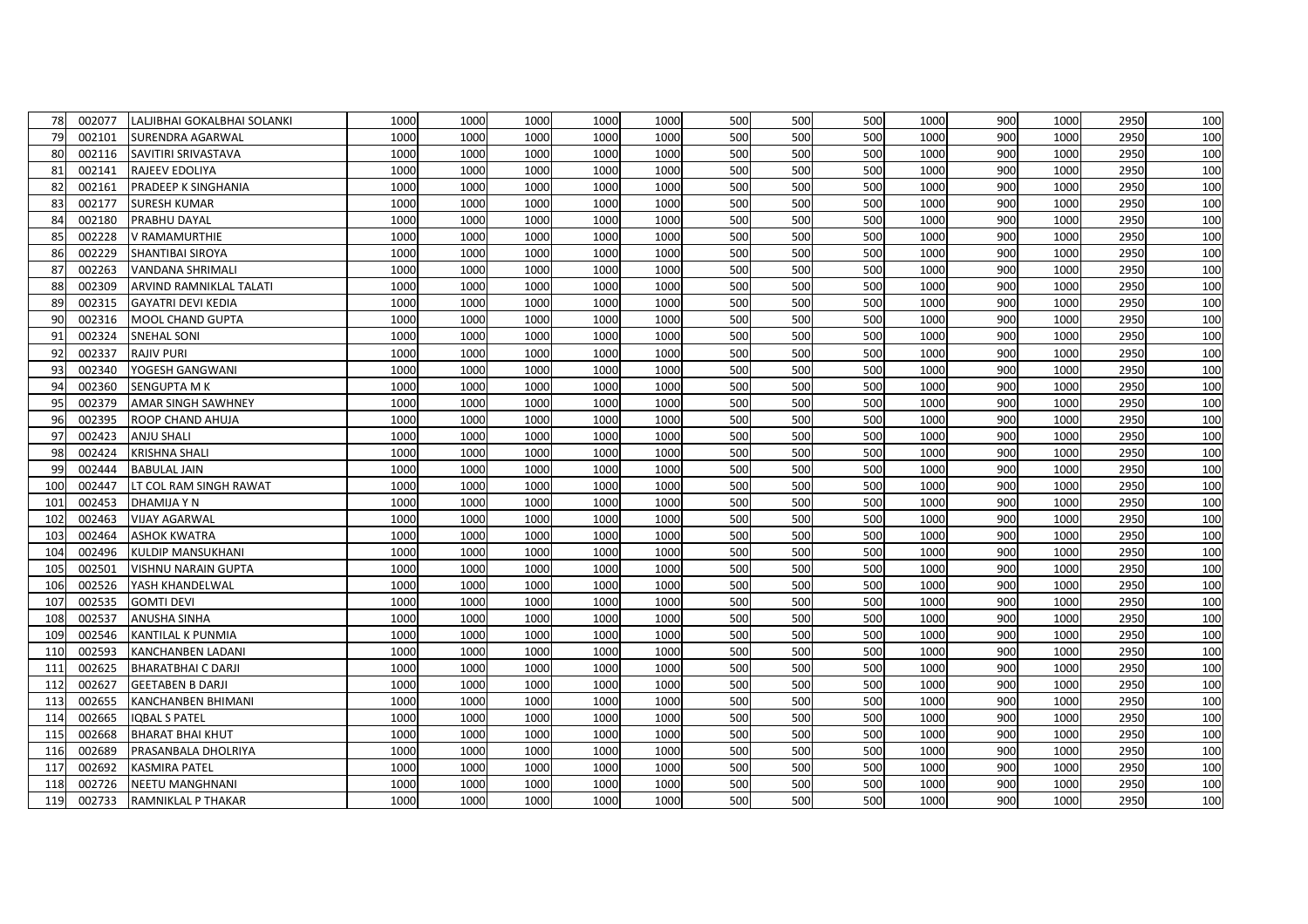| 120 | 002736 | <b>KUSUM PANDYA</b>              | 1000 | 1000 | 1000 | 1000 | 1000 | 500  | 500  | 500  | 1000 | 900  | 1000 | 2950  | 100 |
|-----|--------|----------------------------------|------|------|------|------|------|------|------|------|------|------|------|-------|-----|
| 121 | 002738 | MUKTRAJSINH ZALA                 | 1000 | 1000 | 1000 | 1000 | 1000 | 500  | 500  | 500  | 1000 | 900  | 1000 | 2950  | 100 |
| 122 | 002793 | <b>JAYESH GANDHI</b>             | 1000 | 1000 | 1000 | 1000 | 1000 | 500  | 500  | 500  | 1000 | 900  | 1000 | 2950  | 100 |
| 123 | 002805 | <b>CHINTAN SHAH</b>              | 1000 | 1000 | 1000 | 1000 | 1000 | 500  | 500  | 500  | 1000 | 900  | 1000 | 2950  | 100 |
| 124 | 002824 | NISHANTKUMAR SHAH                | 1000 | 1000 | 1000 | 1000 | 1000 | 500  | 500  | 500  | 1000 | 900  | 1000 | 2950  | 100 |
| 125 | 002831 | <b>LILA AGRAWAL</b>              | 1000 | 1000 | 1000 | 1000 | 1000 | 500  | 500  | 500  | 1000 | 900  | 1000 | 2950  | 100 |
| 126 | 002853 | <b>SUSILA MEVADA</b>             | 1000 | 1000 | 1000 | 1000 | 1000 | 500  | 500  | 500  | 1000 | 900  | 1000 | 2950  | 100 |
| 127 | 002871 | PARSHOTTAMDAS M MEHTA            | 1000 | 1000 | 1000 | 1000 | 1000 | 500  | 500  | 500  | 1000 | 900  | 1000 | 2950  | 100 |
| 128 | 002906 | <b>ANIL GUPTA</b>                | 6000 | 6000 | 6000 | 6000 | 6000 | 3000 | 3000 | 3000 | 6000 | 5400 | 6000 | 17700 | 600 |
| 129 | 002944 | <b>DILIP NATWARLAL SHAH</b>      | 1000 | 1000 | 1000 | 1000 | 1000 | 500  | 500  | 500  | 1000 | 900  | 1000 | 2950  | 100 |
| 130 | 002977 | JAYESH KANAIYALAL SHAH           | 1000 | 1000 | 1000 | 1000 | 1000 | 500  | 500  | 500  | 1000 | 900  | 1000 | 2950  | 100 |
| 131 | 002993 | <b>PRAVIN PATEL</b>              | 1000 | 1000 | 1000 | 1000 | 1000 | 500  | 500  | 500  | 1000 | 900  | 1000 | 2950  | 100 |
| 132 | 003008 | <b>SWAPNIL DESAI</b>             | 1000 | 1000 | 1000 | 1000 | 1000 | 500  | 500  | 500  | 1000 | 900  | 1000 | 2950  | 100 |
| 133 | 003020 | RUCHITA C SARAF                  | 1000 | 1000 | 1000 | 1000 | 1000 | 500  | 500  | 500  | 1000 | 900  | 1000 | 2950  | 100 |
| 134 | 003029 | RAJUBHAI JAYANTILAL DAVE         | 1000 | 1000 | 1000 | 1000 | 1000 | 500  | 500  | 500  | 1000 | 900  | 1000 | 2950  | 100 |
| 135 | 003116 | SHADHNA K SHAH                   | 1000 | 1000 | 1000 | 1000 | 1000 | 500  | 500  | 500  | 1000 | 900  | 1000 | 2950  | 100 |
| 136 | 003124 | PINA HARIPRASAD DESAI            | 1000 | 1000 | 1000 | 1000 | 1000 | 500  | 500  | 500  | 1000 | 900  | 1000 | 2950  | 100 |
| 137 | 003128 | HARSHABEN GHANSHYAM SONI         | 1000 | 1000 | 1000 | 1000 | 1000 | 500  | 500  | 500  | 1000 | 900  | 1000 | 2950  | 100 |
| 138 | 003142 | NARMADABEN NAGARBHAI PATEL       | 1000 | 1000 | 1000 | 1000 | 1000 | 500  | 500  | 500  | 1000 | 900  | 1000 | 2950  | 100 |
| 139 | 003143 | KAVITA BINDRANI                  | 1000 | 1000 | 1000 | 1000 | 1000 | 500  | 500  | 500  | 1000 | 900  | 1000 | 2950  | 100 |
| 140 | 003147 | GOPALDAS MENDPARA                | 1000 | 1000 | 1000 | 1000 | 1000 | 500  | 500  | 500  | 1000 | 900  | 1000 | 2950  | 100 |
| 141 | 003148 | SANJAY ARJUNDEV SETH             | 1000 | 1000 | 1000 | 1000 | 1000 | 500  | 500  | 500  | 1000 | 900  | 1000 | 2950  | 100 |
| 142 | 003152 | <b>DIMPLE AMIN</b>               | 1000 | 1000 | 1000 | 1000 | 1000 | 500  | 500  | 500  | 1000 | 900  | 1000 | 2950  | 100 |
| 143 | 003157 | <b>SMITA SHAH</b>                | 1000 | 1000 | 1000 | 1000 | 1000 | 500  | 500  | 500  | 1000 | 900  | 1000 | 2950  | 100 |
| 144 | 003176 | AMBALAL KESAVALAL PATEL          | 1000 | 1000 | 1000 | 1000 | 1000 | 500  | 500  | 500  | 1000 | 900  | 1000 | 2950  | 100 |
| 145 | 003183 | JYOTSANA ASHVINKUMAR PATEL       | 1000 | 1000 | 1000 | 1000 | 1000 | 500  | 500  | 500  | 1000 | 900  | 1000 | 2950  | 100 |
| 146 | 003184 | PINKI KANTILAL                   | 1000 | 1000 | 1000 | 1000 | 1000 | 500  | 500  | 500  | 1000 | 900  | 1000 | 2950  | 100 |
| 147 | 003207 | MAGANLAL PATEL                   | 1000 | 1000 | 1000 | 1000 | 1000 | 500  | 500  | 500  | 1000 | 900  | 1000 | 2950  | 100 |
| 148 | 003245 | <b>BHIKHOOBHAI NAGINDAS SHAH</b> | 1000 | 1000 | 1000 | 1000 | 1000 | 500  | 500  | 500  | 1000 | 900  | 1000 | 2950  | 100 |
| 149 | 003281 | <b>KOKILABEN M JAIN</b>          | 1000 | 1000 | 1000 | 1000 | 1000 | 500  | 500  | 500  | 1000 | 900  | 1000 | 2950  | 100 |
| 150 | 003291 | <b>MEENA P KADIA</b>             | 1000 | 1000 | 1000 | 1000 | 1000 | 500  | 500  | 500  | 1000 | 900  | 1000 | 2950  | 100 |
| 151 | 003304 | NARENDRA A THAKORE               | 1000 | 1000 | 1000 | 1000 | 1000 | 500  | 500  | 500  | 1000 | 900  | 1000 | 2950  | 100 |
| 152 | 003338 | PASHIBEN VIRAMBHAI PATEL         | 1000 | 1000 | 1000 | 1000 | 1000 | 500  | 500  | 500  | 1000 | 900  | 1000 | 2950  | 100 |
| 153 | 003378 | <b>SUSHILA GUPTA</b>             | 1000 | 2000 | 2000 | 2000 | 2000 | 1000 | 1000 | 1000 | 2000 | 1800 | 2000 | 5900  | 100 |
| 154 | 003387 | <b>AMTREX APPLIANCES LTD</b>     | 1000 | 1000 | 1000 | 1000 | 1000 | 500  | 500  | 500  | 1000 | 900  | 1000 | 2950  | 100 |
| 155 | 003413 | JYOTI KIRAN KANKARIYA            | 1000 | 1000 | 1000 | 1000 | 1000 | 500  | 500  | 500  | 1000 | 900  | 1000 | 2950  | 100 |
| 156 | 003422 | NEHA RAJ MULCHANDANI             | 1000 | 1000 | 1000 | 1000 | 1000 | 500  | 500  | 500  | 1000 | 900  | 1000 | 2950  | 100 |
| 157 | 003465 | <b>SURYAKANT DEVSI VORA</b>      | 1000 | 1000 | 1000 | 1000 | 1000 | 500  | 500  | 500  | 1000 | 900  | 1000 | 2950  | 100 |
| 158 | 003531 | <b>BIPLABENDU DEV</b>            | 1000 | 1000 | 1000 | 1000 | 1000 | 500  | 500  | 500  | 1000 | 900  | 1000 | 2950  | 100 |
| 159 | 003552 | <b>SACHIN PATIL</b>              | 1000 | 1000 | 1000 | 1000 | 1000 | 500  | 500  | 500  | 1000 | 900  | 1000 | 2950  | 100 |
| 160 | 003584 | PUPATBHAI VASOYA                 | 1000 | 1000 | 1000 | 1000 | 1000 | 500  | 500  | 500  | 1000 | 900  | 1000 | 2950  | 100 |
| 161 | 003600 | <b>DHIRUBHAI G PATEL</b>         | 1000 | 1000 | 1000 | 1000 | 1000 | 500  | 500  | 500  | 1000 | 900  | 1000 | 2950  | 100 |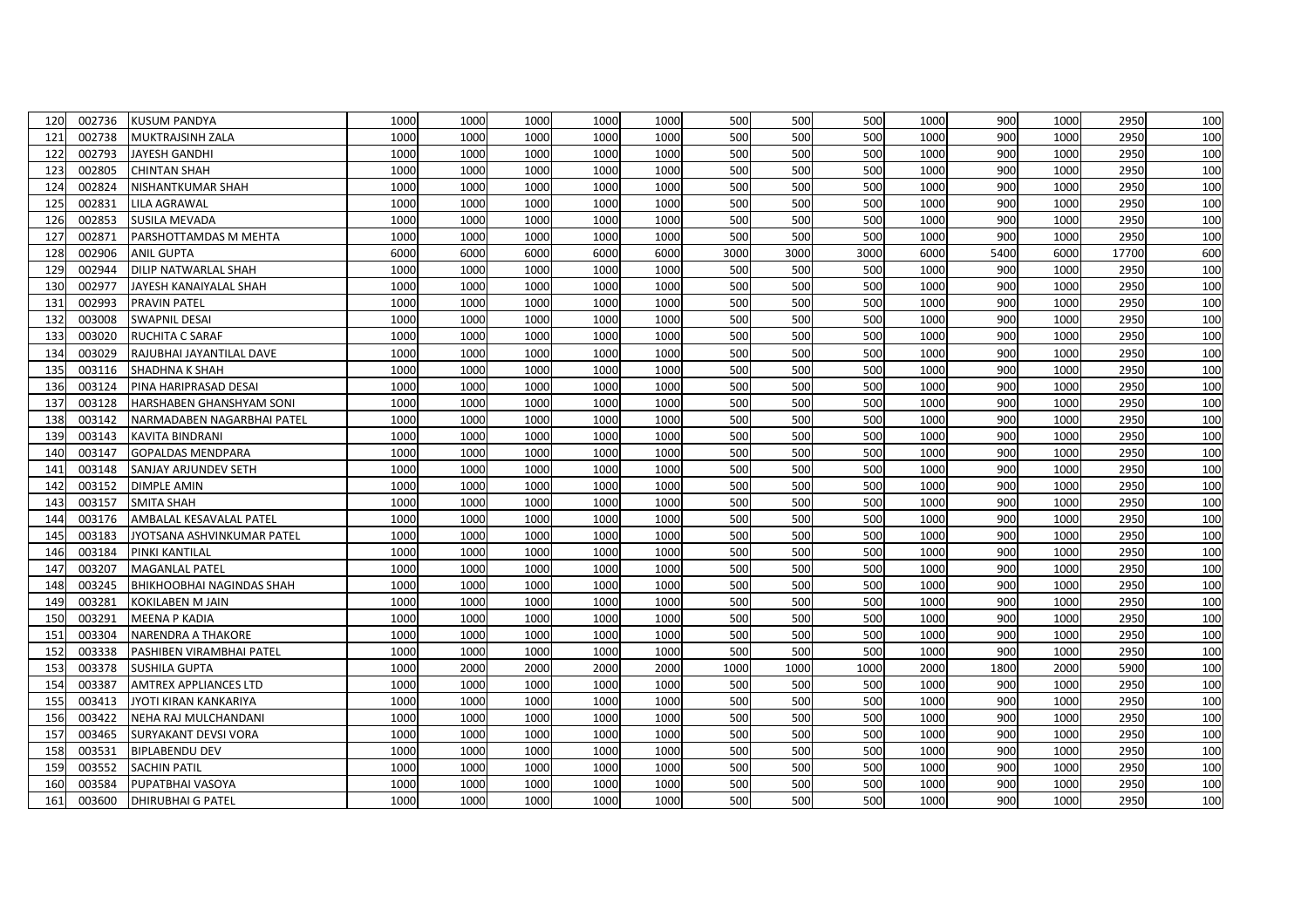| 162 | 003623 | <b>ARVIND J PATEL</b>              | 1000 | 1000 | 1000 | 1000 | 1000 | 500  | 500  | 500  | 1000 | 900  | 1000 | 2950 | 100 |
|-----|--------|------------------------------------|------|------|------|------|------|------|------|------|------|------|------|------|-----|
| 163 | 003648 | <b>DEVCHANDBHAI J PATEL</b>        | 1000 | 1000 | 1000 | 1000 | 1000 | 500  | 500  | 500  | 1000 | 900  | 1000 | 2950 | 100 |
| 164 | 003665 | KANJIBHAI PRAJAPATI                | 1000 | 1000 | 1000 | 1000 | 1000 | 500  | 500  | 500  | 1000 | 900  | 1000 | 2950 | 100 |
| 165 | 003710 | <b>KIRAN RASANIA</b>               | 1000 | 1000 | 1000 | 1000 | 1000 | 500  | 500  | 500  | 1000 | 900  | 1000 | 2950 | 100 |
| 166 | 003726 | RAM KISHAN MEENA                   | 1000 | 1000 | 1000 | 1000 | 1000 | 500  | 500  | 500  | 1000 | 900  | 1000 | 2950 | 100 |
| 167 | 003771 | <b>BHAVNABEN RAMESHKUMAR PATEL</b> | 1000 | 1000 | 1000 | 1000 | 1000 | 500  | 500  | 500  | 1000 | 900  | 1000 | 2950 | 100 |
| 168 | 003805 | JITENDRA BHAGWANJI RAM             | 2000 | 2000 | 2000 | 2000 | 2000 | 1000 | 1000 | 1000 | 2000 | 1800 | 2000 | 5900 | 200 |
| 169 | 003851 | <b>ALPA J PATEL</b>                | 1000 | 1000 | 1000 | 1000 | 1000 | 500  | 500  | 500  | 1000 | 900  | 1000 | 2950 | 100 |
| 170 | 003868 | <b>SANJAY TELI</b>                 | 1000 | 1000 | 1000 | 1000 | 1000 | 500  | 500  | 500  | 1000 | 900  | 1000 | 2950 | 100 |
| 171 | 003890 | <b>BHAVESH SHAH</b>                | 1000 | 1000 | 1000 | 1000 | 1000 | 500  | 500  | 500  | 1000 | 900  | 1000 | 2950 | 100 |
| 172 | 003923 | <b>CHANDRASEKHARAIAH K R</b>       | 1000 | 1000 | 1000 | 1000 | 1000 | 500  | 500  | 500  | 1000 | 900  | 1000 | 2950 | 100 |
| 173 | 003948 | NETHI RAVINDRANATH                 | 1000 | 1000 | 1000 | 1000 | 1000 | 500  | 500  | 500  | 1000 | 900  | 1000 | 2950 | 100 |
| 174 | 003994 | <b>ANTHONY D MELLO</b>             | 1000 | 1000 | 1000 | 1000 | 1000 | 500  | 500  | 500  | 1000 | 900  | 1000 | 2950 | 100 |
| 175 | 004043 | <b>VANDANA ANAND</b>               | 1000 | 1000 | 1000 | 1000 | 1000 | 500  | 500  | 500  | 1000 | 900  | 1000 | 2950 | 100 |
| 176 | 004088 | <b>HARSHAD SHAH</b>                | 1000 | 1000 | 1000 | 1000 | 1000 | 500  | 500  | 500  | 1000 | 900  | 1000 | 2950 | 100 |
| 177 | 004126 | <b>SUBHENDU DAS</b>                | 1000 | 1000 | 1000 | 1000 | 1000 | 500  | 500  | 500  | 1000 | 900  | 1000 | 2950 | 100 |
| 178 | 004138 | OM PRAKASH MAHESHWARI              | 1000 | 1000 | 1000 | 1000 | 1000 | 500  | 500  | 500  | 1000 | 900  | 1000 | 2950 | 100 |
| 179 | 004148 | <b>VINEET KUMAR JAIN</b>           | 1000 | 1000 | 1000 | 1000 | 1000 | 500  | 500  | 500  | 1000 | 900  | 1000 | 2950 | 100 |
| 180 | 004185 | <b>MITA BASAK</b>                  | 1000 | 1000 | 1000 | 1000 | 1000 | 500  | 500  | 500  | 1000 | 900  | 1000 | 2950 | 100 |
| 181 | 004194 | <b>ARUN KUMAR JAIN</b>             | 1000 | 1000 | 1000 | 1000 | 1000 | 500  | 500  | 500  | 1000 | 900  | 1000 | 2950 | 100 |
| 182 | 004198 | <b>KETAN BADIANI</b>               | 1000 | 1000 | 1000 | 1000 | 1000 | 500  | 500  | 500  | 1000 | 900  | 1000 | 2950 | 100 |
| 183 | 004200 | PRANATH KUMAR GUPTA                | 1000 | 1000 | 1000 | 1000 | 1000 | 500  | 500  | 500  | 1000 | 900  | 1000 | 2950 | 100 |
| 184 | 004208 | <b>ALOK DALMIA</b>                 | 1000 | 1000 | 1000 | 1000 | 1000 | 500  | 500  | 500  | 1000 | 900  | 1000 | 2950 | 100 |
| 185 | 004212 | <b>RAJENDRA GUPTA</b>              | 2000 | 2000 | 2000 | 2000 | 2000 | 1000 | 1000 | 1000 | 2000 | 1800 | 2000 | 5900 | 100 |
| 186 | 004225 | <b>KADIJA KADAVIL</b>              | 1000 | 1000 | 1000 | 1000 | 1000 | 500  | 500  | 500  | 1000 | 900  | 1000 | 2950 | 100 |
| 187 | 004235 | KAILASH CHANDRA BEHRE              | 1000 | 1000 | 1000 | 1000 | 1000 | 500  | 500  | 500  | 1000 | 900  | 1000 | 2950 | 100 |
| 188 | 004248 | <b>ASHA BINDAL</b>                 | 1000 | 1000 | 1000 | 1000 | 1000 | 500  | 500  | 500  | 1000 | 900  | 1000 | 2950 | 100 |
| 189 | 004255 | <b>NEETA KAPOOR</b>                | 1000 | 1000 | 1000 | 1000 | 1000 | 500  | 500  | 500  | 1000 | 900  | 1000 | 2950 | 100 |
| 190 | 004266 | M BUDHARAM                         | 1000 | 1000 | 1000 | 1000 | 1000 | 500  | 500  | 500  | 1000 | 900  | 1000 | 2950 | 100 |
| 191 | 004316 | <b>VINOD KUMAR SINGH</b>           | 1000 | 1000 | 1000 | 1000 | 1000 | 500  | 500  | 500  | 1000 | 900  | 1000 | 2950 | 100 |
| 192 | 004323 | <b>GEETA SAXENA</b>                | 1000 | 1000 | 1000 | 1000 | 1000 | 500  | 500  | 500  | 1000 | 900  | 1000 | 2950 | 100 |
| 193 | 004328 | <b>NARGIS RASTOGI</b>              | 1000 | 1000 | 1000 | 1000 | 1000 | 500  | 500  | 500  | 1000 | 900  | 1000 | 2950 | 100 |
| 194 | 004339 | <b>ROHIT SHARMA</b>                | 1000 | 1000 | 1000 | 1000 | 1000 | 500  | 500  | 500  | 1000 | 900  | 1000 | 2950 | 100 |
| 195 | 004355 | SUDARSHAN KUMAR GUPTA              | 1000 | 1000 | 1000 | 1000 | 1000 | 500  | 500  | 500  | 1000 | 900  | 1000 | 2950 | 100 |
| 196 | 004365 | TRISHLA JAIN                       | 1000 | 1000 | 1000 | 1000 | 1000 | 500  | 500  | 500  | 1000 | 900  | 1000 | 2950 | 100 |
| 197 | 004374 | <b>SUDESH RANI</b>                 | 1000 | 1000 | 1000 | 1000 | 1000 | 500  | 500  | 500  | 1000 | 900  | 1000 | 2950 | 100 |
| 198 | 004383 | <b>SHEELA KANTH</b>                | 1000 | 1000 | 1000 | 1000 | 1000 | 500  | 500  | 500  | 1000 | 900  | 1000 | 2950 | 100 |
| 199 | 004390 | <b>SANDEEP JAIN</b>                | 1000 | 1000 | 1000 | 1000 | 1000 | 500  | 500  | 500  | 1000 | 900  | 1000 | 2950 | 100 |
| 200 | 004422 | <b>VIJAY KUMAR</b>                 | 2000 | 2000 | 2000 | 2000 | 2000 | 500  | 1000 | 1000 | 2000 | 900  | 2000 | 2950 | 100 |
| 201 | 004431 | <b>VIJAY KUMAR BHATIA</b>          | 1000 | 1000 | 1000 | 1000 | 1000 | 500  | 500  | 500  | 1000 | 900  | 1000 | 2950 | 100 |
| 202 | 004436 | RAM SAKHI SHARMA                   | 1000 | 1000 | 1000 | 1000 | 1000 | 500  | 500  | 500  | 1000 | 900  | 1000 | 2950 | 100 |
| 203 | 004446 | CREDITCAPITAL VENTURE FUND (I) LTD | 2000 | 2000 | 2000 | 2000 | 2000 | 1000 | 1000 | 1000 | 2000 | 1800 | 2000 | 5900 | 200 |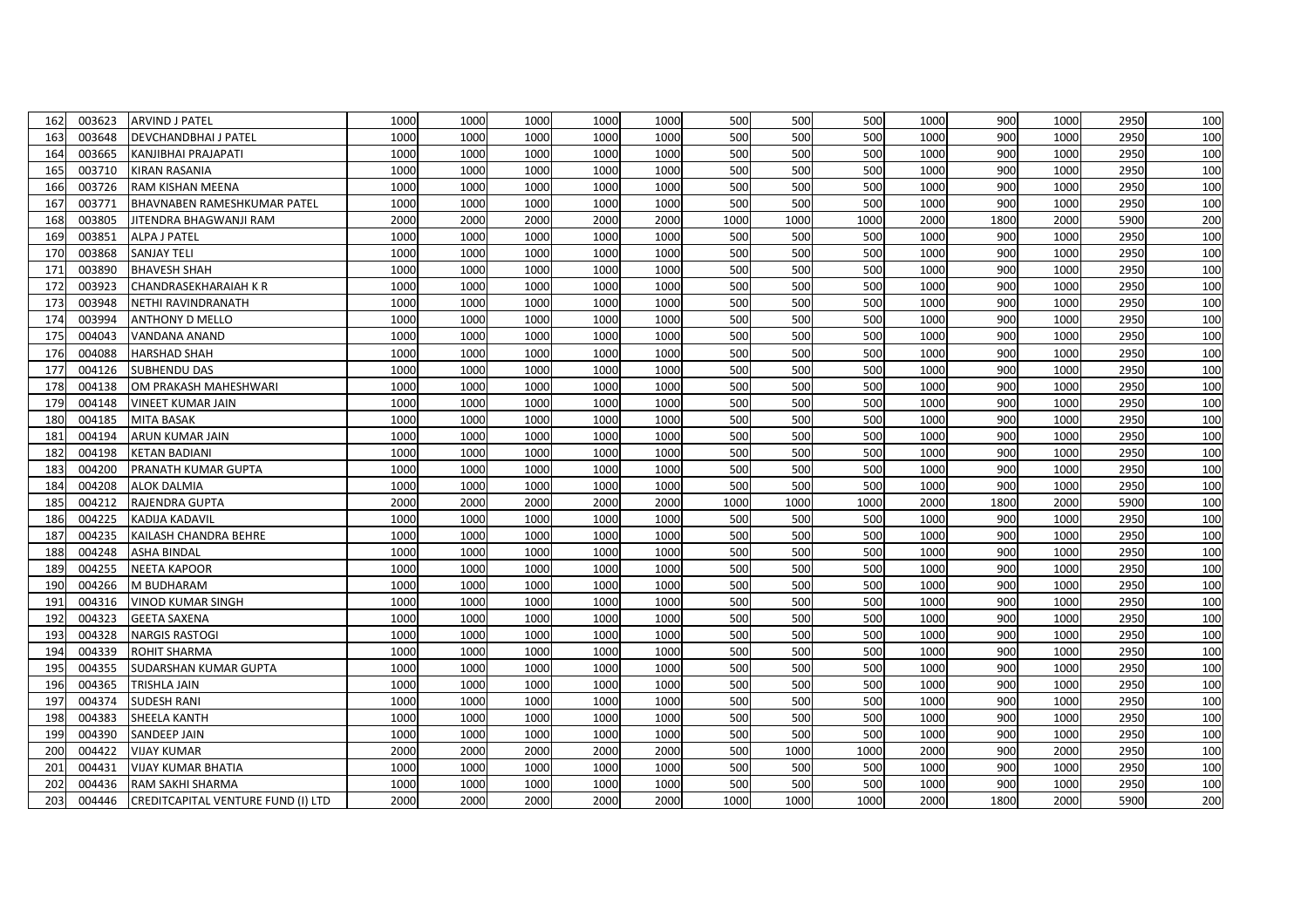| 204 | 004450 | CHANDRAKANTI SINHA            | 1000 | 1000 | 1000 | 1000 | 1000 | 500  | 500  | 500  | 1000 | 900  | 1000 | 2950 | 100 |
|-----|--------|-------------------------------|------|------|------|------|------|------|------|------|------|------|------|------|-----|
| 205 | 004453 | <b>RAJESH KUMAR</b>           | 1000 | 1000 | 1000 | 1000 | 1000 | 500  | 500  | 500  | 1000 | 900  | 1000 | 2950 | 100 |
| 206 | 004454 | MANORAMA PRASAD               | 1000 | 1000 | 1000 | 1000 | 1000 | 500  | 500  | 500  | 1000 | 900  | 1000 | 2950 | 100 |
| 207 | 004462 | RAJKISHOR PRASAD SINHA        | 1000 | 1000 | 1000 | 1000 | 1000 | 500  | 500  | 500  | 1000 | 900  | 1000 | 2950 | 100 |
| 208 | 004507 | JINESH M SANGHANI             | 1000 | 1000 | 1000 | 1000 | 1000 | 500  | 500  | 500  | 1000 | 900  | 1000 | 2950 | 100 |
| 209 | 004552 | PARUL VYAS                    | 1000 | 1000 | 1000 | 1000 | 1000 | 500  | 500  | 500  | 1000 | 900  | 1000 | 2950 | 100 |
| 210 | 004555 | ANIL MANUBHAI MEHTA           | 1000 | 1000 | 1000 | 1000 | 1000 | 500  | 500  | 500  | 1000 | 900  | 1000 | 2950 | 100 |
| 211 | 004583 | <b>SUDHIR MATHURADAS SHAH</b> | 1000 | 1000 | 1000 | 1000 | 1000 | 500  | 500  | 500  | 1000 | 900  | 1000 | 2950 | 100 |
| 212 | 004584 | RAGHUNATH MOHAPATRA           | 1000 | 1000 | 1000 | 1000 | 1000 | 500  | 500  | 500  | 1000 | 900  | 1000 | 2950 | 100 |
| 213 | 004588 | <b>SUDHA DWIVEDI</b>          | 1000 | 1000 | 1000 | 1000 | 1000 | 500  | 500  | 500  | 1000 | 900  | 1000 | 2950 | 100 |
| 214 | 004589 | <b>BIJAY KUMAR DHANUKA</b>    | 1000 | 1000 | 1000 | 1000 | 1000 | 500  | 500  | 500  | 1000 | 900  | 1000 | 2950 | 100 |
| 215 | 004592 | UMESH KESHRI                  | 1000 | 1000 | 1000 | 1000 | 1000 | 500  | 500  | 500  | 1000 | 900  | 1000 | 2950 | 100 |
| 216 | 004629 | KOKILABEN CHAMPAKLAL DESAI    | 1000 | 1000 | 1000 | 1000 | 1000 | 500  | 500  | 500  | 1000 | 900  | 1000 | 2950 | 100 |
| 217 | 004646 | VINITA SINGH                  | 1000 | 1000 | 1000 | 1000 | 1000 | 500  | 500  | 500  | 1000 | 900  | 1000 | 2950 | 100 |
| 218 | 004709 | <b>PRAKASH</b>                | 2000 | 2000 | 2000 | 2000 | 2000 | 1000 | 1000 | 1000 | 2000 | 1800 | 2000 | 5900 | 100 |
| 219 | 004719 | <b>SUBBULU KURRA</b>          | 1000 | 1000 | 1000 | 1000 | 1000 | 500  | 500  | 500  | 1000 | 900  | 1000 | 2950 | 100 |
| 220 | 004749 | SOMALINGA SASTRY DUVVURI      | 1000 | 1000 | 1000 | 1000 | 1000 | 500  | 500  | 500  | 1000 | 900  | 1000 | 2950 | 100 |
| 221 | 004755 | <b>BIPIN BIHARI ROUT</b>      | 1000 | 1000 | 1000 | 1000 | 1000 | 500  | 500  | 500  | 1000 | 900  | 1000 | 2950 | 100 |
| 222 | 004791 | <b>TJ PRATAP</b>              | 1000 | 1000 | 1000 | 1000 | 1000 | 500  | 500  | 500  | 1000 | 900  | 1000 | 2950 | 100 |
| 223 | 004801 | <b>GURINDER CHHATWAL</b>      | 1000 | 1000 | 1000 | 1000 | 1000 | 500  | 500  | 500  | 1000 | 900  | 1000 | 2950 | 100 |
| 224 | 004821 | NILAMBARI MALKHANI            | 1000 | 1000 | 1000 | 1000 | 1000 | 500  | 500  | 500  | 1000 | 900  | 1000 | 2950 | 100 |
| 225 | 004841 | CHANDRA KANT JAIN             | 1000 | 1000 | 1000 | 1000 | 1000 | 500  | 500  | 500  | 1000 | 900  | 1000 | 2950 | 100 |
| 226 | 004880 | SURESH J JHAVERI              | 1000 | 1000 | 1000 | 1000 | 1000 | 500  | 500  | 500  | 1000 | 900  | 1000 | 2950 | 100 |
| 227 | 004889 | <b>USHA BEN NEEMA</b>         | 1000 | 1000 | 1000 | 1000 | 1000 | 500  | 500  | 500  | 1000 | 900  | 1000 | 2950 | 100 |
| 228 | 004936 | AMEETA JHAWARI                | 1000 | 1000 | 1000 | 1000 | 1000 | 500  | 500  | 500  | 1000 | 900  | 1000 | 2950 | 100 |
| 229 | 004967 | NIRMAL PATEL                  | 1000 | 1000 | 1000 | 1000 | 1000 | 500  | 500  | 500  | 1000 | 900  | 1000 | 2950 | 100 |
| 230 | 004994 | SAMI BAI                      | 1000 | 1000 | 1000 | 1000 | 1000 | 500  | 500  | 500  | 1000 | 900  | 1000 | 2950 | 100 |
| 231 | 004999 | T SANGEETHA                   | 1000 | 1000 | 1000 | 1000 | 1000 | 500  | 500  | 500  | 1000 | 900  | 1000 | 2950 | 100 |
| 232 | 005000 | MAHAVEER CHAND JAIN           | 1000 | 1000 | 1000 | 1000 | 1000 | 500  | 500  | 500  | 1000 | 900  | 1000 | 2950 | 100 |
| 233 | 005012 | <b>KAVITA</b>                 | 1000 | 1000 | 1000 | 1000 | 1000 | 500  | 500  | 500  | 1000 | 900  | 1000 | 2950 | 100 |
| 234 | 005014 | KUSUM KUMARI BHARGAVA         | 1000 | 1000 | 1000 | 1000 | 1000 | 500  | 500  | 500  | 1000 | 900  | 1000 | 2950 | 100 |
| 235 | 005023 | <b>SURENDER GOEL</b>          | 1000 | 1000 | 1000 | 1000 | 1000 | 500  | 500  | 500  | 1000 | 900  | 1000 | 2950 | 100 |
| 236 | 005026 | <b>WAZIR CHAND CHOPRA</b>     | 1000 | 1000 | 1000 | 1000 | 1000 | 500  | 500  | 500  | 1000 | 900  | 1000 | 2950 | 100 |
| 237 | 005061 | PREM LATA                     | 1000 | 1000 | 1000 | 1000 | 1000 | 500  | 500  | 500  | 1000 | 900  | 1000 | 2950 | 100 |
| 238 | 005071 | TARACHAND                     | 1000 | 1000 | 1000 | 1000 | 1000 | 500  | 500  | 500  | 1000 | 900  | 1000 | 2950 | 100 |
| 239 | 005077 | NIRMALA KAPUR                 | 1000 | 1000 | 1000 | 1000 | 1000 | 500  | 500  | 500  | 1000 | 900  | 1000 | 2950 | 100 |
| 240 | 005117 | <b>ICCHABEN KADIYA</b>        | 1000 | 1000 | 1000 | 1000 | 1000 | 500  | 500  | 500  | 1000 | 900  | 1000 | 2950 | 100 |
| 241 | 005124 | DEEPA L SADHNANI              | 1000 | 1000 | 1000 | 1000 | 1000 | 500  | 500  | 500  | 1000 | 900  | 1000 | 2950 | 100 |
| 242 | 005133 | <b>KUNVARBEN PATEL</b>        | 1000 | 1000 | 1000 | 1000 | 1000 | 500  | 500  | 500  | 1000 | 900  | 1000 | 2950 | 100 |
| 243 | 005134 | <b>SHARDABEN PATEL</b>        | 1000 | 1000 | 1000 | 1000 | 1000 | 500  | 500  | 500  | 1000 | 900  | 1000 | 2950 | 100 |
| 244 | 005135 | <b>GANPATBHAI PATEL</b>       | 1000 | 1000 | 1000 | 1000 | 1000 | 500  | 500  | 500  | 1000 | 900  | 1000 | 2950 | 100 |
| 245 | 005136 | <b>AMITABEN PATEL</b>         | 1000 | 1000 | 1000 | 1000 | 1000 | 500  | 500  | 500  | 1000 | 900  | 1000 | 2950 | 100 |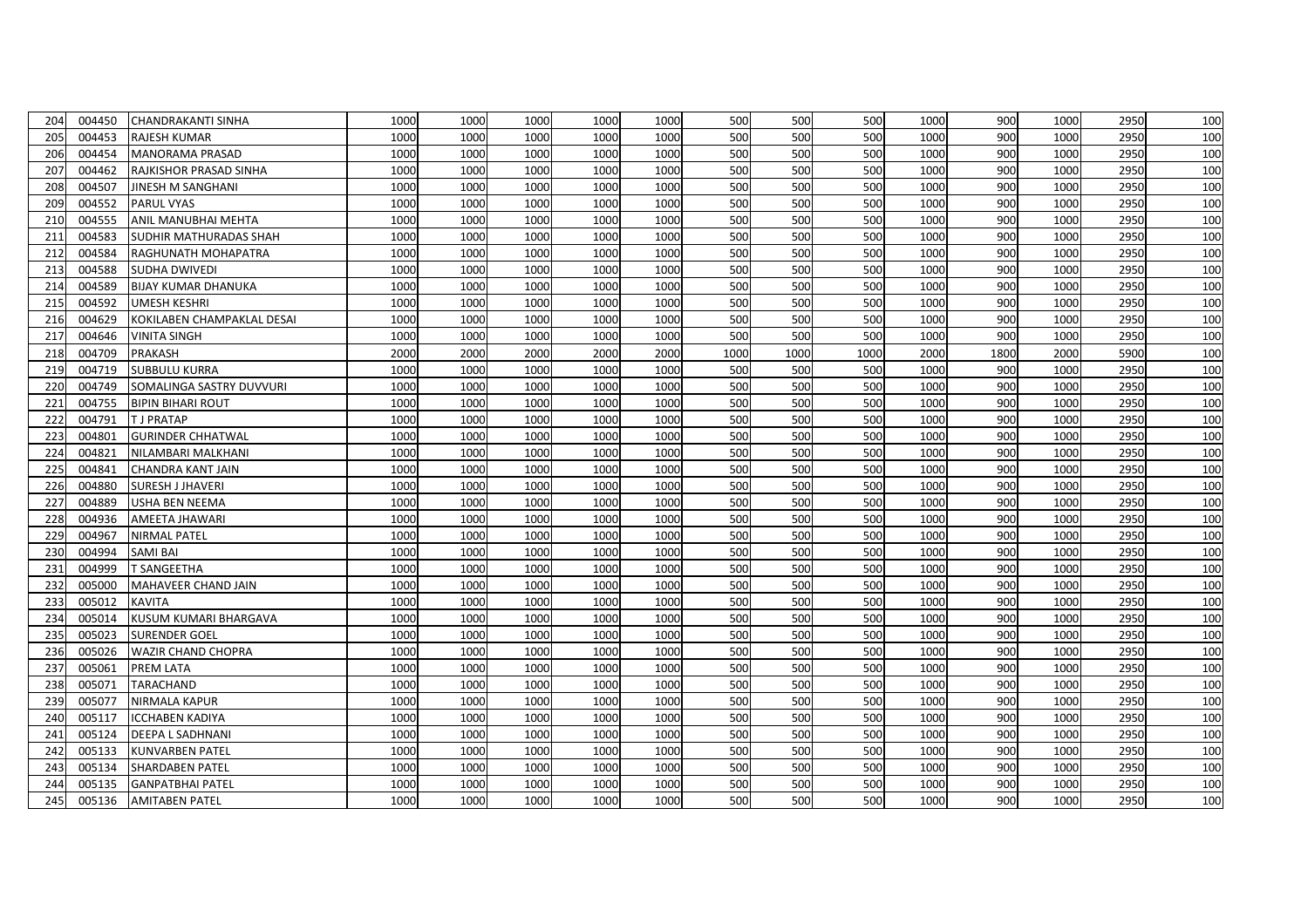| 246 | 005160 | <b>BHARAT P VALIA</b>            | 1000 | 1000 | 1000 | 1000 | 1000 | 500  | 500  | 500  | 1000 | 900  | 1000 | 2950 | 100 |
|-----|--------|----------------------------------|------|------|------|------|------|------|------|------|------|------|------|------|-----|
| 247 | 005164 | MILIND KESHARUWALA               | 1000 | 1000 | 1000 | 1000 | 1000 | 500  | 500  | 500  | 1000 | 900  | 1000 | 2950 | 100 |
| 248 | 005225 | AGYAPAL SINGH BHAWRA             | 1000 | 1000 | 1000 | 1000 | 1000 | 500  | 500  | 500  | 1000 | 900  | 1000 | 2950 | 100 |
| 249 | 005254 | IMTIAZ A HUSAIN                  | 1000 | 1000 | 1000 | 1000 | 1000 | 500  | 500  | 500  | 1000 | 900  | 1000 | 2950 | 100 |
| 250 | 005279 | MOHINI DEBI JAIN                 | 1000 | 1000 | 1000 | 1000 | 1000 | 500  | 500  | 500  | 1000 | 900  | 1000 | 2950 | 100 |
| 251 | 005309 | KUSUM JHUNJHUNWALLA              | 1000 | 1000 | 1000 | 1000 | 1000 | 500  | 500  | 500  | 1000 | 900  | 1000 | 2950 | 100 |
| 252 | 005321 | RATAN LAL SHARMA                 | 1000 | 1000 | 1000 | 1000 | 1000 | 500  | 500  | 500  | 1000 | 900  | 1000 | 2950 | 100 |
| 253 | 005352 | CAPT SATYENDRA KUMAR             | 1000 | 1000 | 1000 | 1000 | 1000 | 500  | 500  | 500  | 1000 | 900  | 1000 | 2950 | 100 |
| 254 | 005354 | RAMESH KUMAR KABRA               | 1000 | 1000 | 1000 | 1000 | 1000 | 500  | 500  | 500  | 1000 | 900  | 1000 | 2950 | 100 |
| 255 | 005373 | <b>VEDAM S</b>                   | 1000 | 1000 | 1000 | 1000 | 1000 | 500  | 500  | 500  | 1000 | 900  | 1000 | 2950 | 100 |
| 256 | 005383 | <b>KRISHNANTC</b>                | 1000 | 1000 | 1000 | 1000 | 1000 | 500  | 500  | 500  | 1000 | 900  | 1000 | 2950 | 100 |
| 257 | 005390 | <b>MADHURI P KAGI</b>            | 1000 | 1000 | 1000 | 1000 | 1000 | 500  | 500  | 500  | 1000 | 900  | 1000 | 2950 | 100 |
| 258 | 005405 | PANKAJ MAHESHWARI                | 1000 | 1000 | 1000 | 1000 | 1000 | 500  | 500  | 500  | 1000 | 900  | 1000 | 2950 | 100 |
| 259 | 005407 | NAGESH SHARMA                    | 1000 | 1000 | 1000 | 1000 | 1000 | 500  | 500  | 500  | 1000 | 900  | 1000 | 2950 | 100 |
| 260 | 005408 | <b>KULWANT KAUR</b>              | 1000 | 1000 | 1000 | 1000 | 1000 | 500  | 500  | 500  | 1000 | 900  | 1000 | 2950 | 100 |
| 261 | 005417 | <b>PUNEET BHARTIA</b>            | 1000 | 1000 | 1000 | 1000 | 1000 | 500  | 500  | 500  | 1000 | 900  | 1000 | 2950 | 100 |
| 262 | 005421 | JAGJIT CHANDER SAXENA            | 1000 | 1000 | 1000 | 1000 | 1000 | 500  | 500  | 500  | 1000 | 900  | 1000 | 2950 | 100 |
| 263 | 005425 | VINAY KUMAR BANSAL               | 1000 | 1000 | 1000 | 1000 | 1000 | 500  | 500  | 500  | 1000 | 900  | 1000 | 2950 | 100 |
| 264 | 005426 | <b>NARENDRA KAUR</b>             | 1000 | 1000 | 1000 | 1000 | 1000 | 500  | 500  | 500  | 1000 | 900  | 1000 | 2950 | 100 |
| 265 | 005472 | <b>SAKTHIVEL M</b>               | 1000 | 1000 | 1000 | 1000 | 1000 | 500  | 500  | 500  | 1000 | 900  | 1000 | 2950 | 100 |
| 266 | 005486 | M PREMAVATHI                     | 1000 | 1000 | 1000 | 1000 | 1000 | 500  | 500  | 500  | 1000 | 900  | 1000 | 2950 | 100 |
| 267 | 005492 | <b>SPJAIN</b>                    | 1000 | 1000 | 1000 | 1000 | 1000 | 500  | 500  | 500  | 1000 | 900  | 1000 | 2950 | 100 |
| 268 | 005495 | RAVI AAKULURU                    | 1000 | 1000 | 1000 | 1000 | 1000 | 500  | 500  | 500  | 1000 | 900  | 1000 | 2950 | 100 |
| 269 | 005540 | PADMA RAJENDRAN                  | 1000 | 1000 | 1000 | 1000 | 1000 | 500  | 500  | 500  | 1000 | 900  | 1000 | 2950 | 100 |
| 270 | 005565 | PALLADIUM TRADING & AGENCIES LTD | 1000 | 1000 | 1000 | 1000 | 1000 | 500  | 500  | 500  | 1000 | 900  | 1000 | 2950 | 100 |
| 271 | 005566 | NICHOLAS PIRAMAL INDIA LTD       | 1000 | 1000 | 1000 | 1000 | 1000 | 500  | 500  | 500  | 1000 | 900  | 1000 | 2950 | 100 |
| 272 | 005583 | NITA DESAI                       | 1000 | 1000 | 1000 | 1000 | 1000 | 500  | 500  | 500  | 1000 | 900  | 1000 | 2950 | 100 |
| 273 | 005621 | <b>MARKANDAY MISRA</b>           | 1000 | 1000 | 1000 | 1000 | 1000 | 500  | 500  | 500  | 1000 | 900  | 1000 | 2950 | 100 |
| 274 | 005766 | <b>MAYA SHARMA</b>               | 1000 | 1000 | 1000 | 1000 | 1000 | 500  | 500  | 500  | 1000 | 900  | 1000 | 2950 | 100 |
| 275 | 005772 | DILIP RAMJI DEDHIA               | 1000 | 1000 | 1000 | 1000 | 1000 | 500  | 500  | 500  | 1000 | 900  | 1000 | 2950 | 100 |
| 276 | 005822 | M INDIRA BAI                     | 1000 | 1000 | 1000 | 1000 | 1000 | 500  | 500  | 500  | 1000 | 900  | 1000 | 2950 | 100 |
| 277 | 005839 | PRABHA KOCHAR                    | 2000 | 2000 | 2000 | 2000 | 2000 | 1000 | 1000 | 1000 | 2000 | 1800 | 2000 | 5900 | 100 |
| 278 | 005840 | SUSHIL KUMAR KOCHAR              | 1000 | 1000 | 1000 | 1000 | 1000 | 500  | 500  | 500  | 1000 | 900  | 1000 | 2950 | 100 |
| 279 | 005864 | ANIL SHANTILAL VIRAMGAMA         | 1000 | 1000 | 1000 | 1000 | 1000 | 500  | 500  | 500  | 1000 | 900  | 1000 | 2950 | 100 |
| 280 | 005865 | <b>VIMLA PANDEY</b>              | 1000 | 1000 | 1000 | 1000 | 1000 | 500  | 500  | 500  | 1000 | 900  | 1000 | 2950 | 100 |
| 281 | 005908 | SUNIL SAXENA                     | 1000 | 1000 | 1000 | 1000 | 1000 | 500  | 500  | 500  | 1000 | 900  | 1000 | 2950 | 100 |
| 282 | 005909 | M N M PRASAD                     | 2000 | 2000 | 2000 | 2000 | 2000 | 1000 | 1000 | 1000 | 2000 | 1800 | 2000 | 5900 | 200 |
| 283 | 005912 | PATEL MANUBHAI SHANKARLAL        | 1000 | 1000 | 1000 | 1000 | 1000 | 500  | 500  | 500  | 1000 | 900  | 1000 | 2950 | 100 |
| 284 | 005942 | <b>AMRIK SINGH ARORA</b>         | 1000 | 1000 | 1000 | 1000 | 1000 | 500  | 500  | 500  | 1000 | 900  | 1000 | 2950 | 100 |
| 285 | 005948 | SHAMSHA BEGUM                    | 1000 | 1000 | 1000 | 1000 | 1000 | 500  | 500  | 500  | 1000 | 900  | 1000 | 2950 | 100 |
| 286 | 005953 | <b>VINOD GUNGLA</b>              | 1000 | 1000 | 1000 | 1000 | 1000 | 500  | 500  | 500  | 1000 | 900  | 1000 | 2950 | 100 |
| 287 | 005962 | VINODKUMAR JETHALAL PATEL        | 1000 | 1000 | 1000 | 1000 | 1000 | 500  | 500  | 500  | 1000 | 900  | 1000 | 2950 | 100 |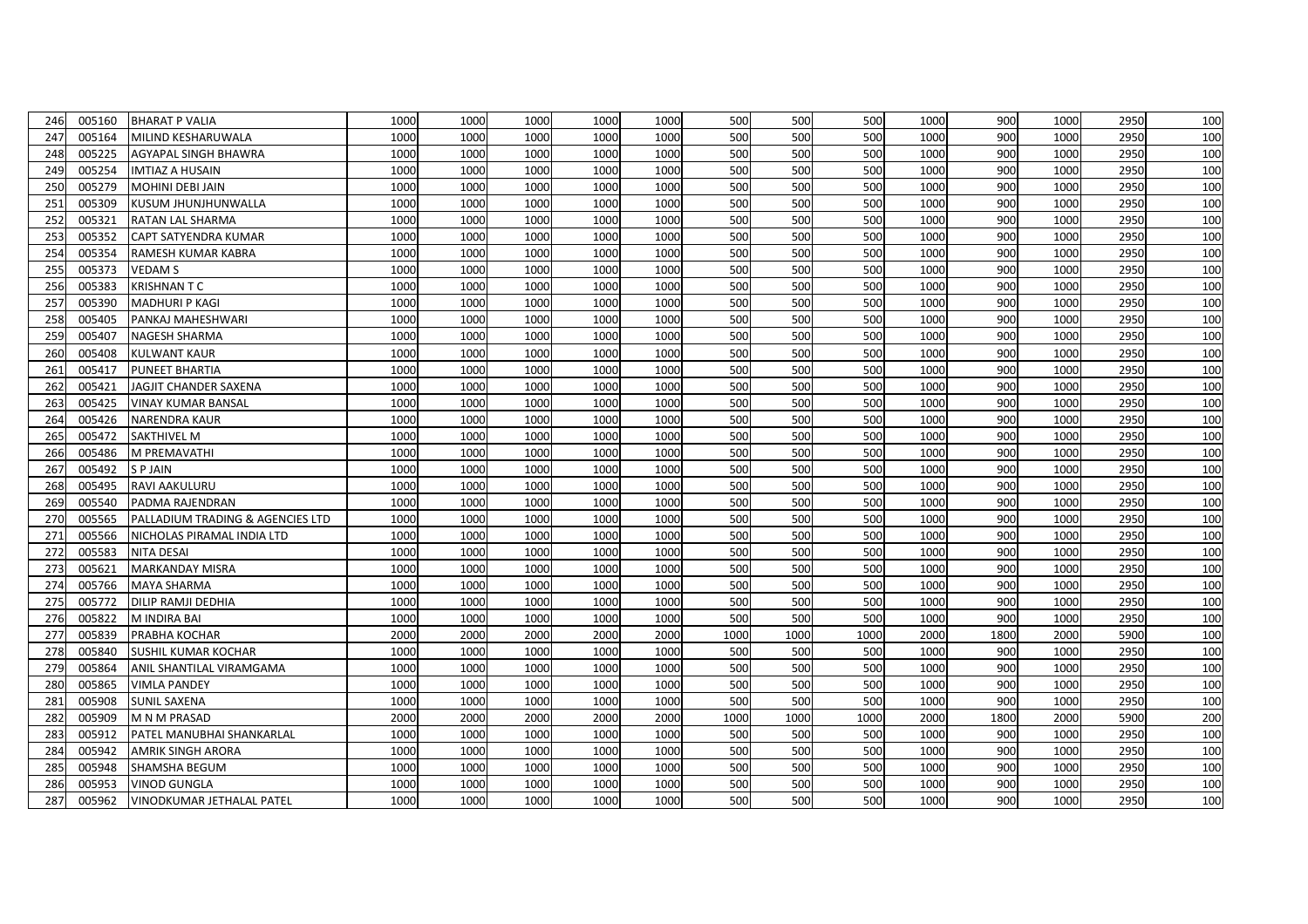| 288             | 005964 | BHAGVANBHAI GOKABHAI PATEL     | 1000 | 1000 | 1000 | 1000 | 1000 | 500  | 500  | 500  | 1000 | 900  | 1000 | 2950 | 100 |
|-----------------|--------|--------------------------------|------|------|------|------|------|------|------|------|------|------|------|------|-----|
| 289             | 005989 | <b>BINAY KUMAR KEDIA</b>       | 1000 | 1000 | 1000 | 1000 | 1000 | 500  | 500  | 500  | 1000 | 900  | 1000 | 2950 | 100 |
| 290             | 005997 | KARANAVAT PUSHPABEN VINODBHAI  | 1000 | 1000 | 1000 | 1000 | 1000 | 500  | 500  | 500  | 1000 | 900  | 1000 | 2950 | 100 |
| 291             | 006016 | <b>GULAMABBAS ABIDALI</b>      | 1000 | 1000 | 1000 | 1000 | 1000 | 500  | 500  | 500  | 1000 | 900  | 1000 | 2950 | 100 |
| 292             | 006057 | ISHWAR UPADHYAY                | 3000 | 3000 | 3000 | 3000 | 3000 | 1500 | 1500 | 1500 | 3000 | 2700 | 3000 | 8850 | 300 |
| 293             | 006076 | PRAKASH SHANTILAL SHAH         | 1000 | 1000 | 1000 | 1000 | 1000 | 500  | 500  | 500  | 1000 | 900  | 1000 | 2950 | 100 |
| 294             | 006109 | P SANKARAN                     | 1000 | 1000 | 1000 | 1000 | 1000 | 500  | 500  | 500  | 1000 | 900  | 1000 | 2950 | 100 |
| 295             | 006111 | PARMESHWAR SHARMA              | 1000 | 1000 | 1000 | 1000 | 1000 | 500  | 500  | 500  | 1000 | 900  | 1000 | 2950 | 100 |
| 296             | 006167 | RAJENDRAKUMAR N SHAH           | 1000 | 1000 | 1000 | 1000 | 1000 | 500  | 500  | 500  | 1000 | 900  | 1000 | 2950 | 100 |
| 297             | 006194 | PRASHANT JAYA SHETTY           | 1000 | 1000 | 1000 | 1000 | 1000 | 500  | 500  | 500  | 1000 | 900  | 1000 | 2950 | 100 |
| 298             | 006207 | DHIRENDRA JAIN                 | 1000 | 1000 | 1000 | 1000 | 1000 | 500  | 500  | 500  | 1000 | 900  | 1000 | 2950 | 100 |
| 299             | 006208 | PUKHRAJ CHUNILAL BHANSALI      | 1000 | 1000 | 1000 | 1000 | 1000 | 500  | 500  | 500  | 1000 | 900  | 1000 | 2950 | 100 |
| 300             | 006232 | PRAVINCHANDRA RAMNIKLAL SHAH   | 1000 | 1000 | 1000 | 1000 | 1000 | 500  | 500  | 500  | 1000 | 900  | 1000 | 2950 | 100 |
| 301             | 006242 | USHA PRAVINCHANDRA SHAH        | 2000 | 2000 | 2000 | 2000 | 2000 | 1000 | 1000 | 1000 | 2000 | 1800 | 2000 | 5900 | 200 |
| 302             | 006314 | SEJAL D KOTHARI                | 1000 | 1000 | 1000 | 1000 | 1000 | 500  | 500  | 500  | 1000 | 900  | 1000 | 2950 | 100 |
| 303             | 006322 | RASIKLAL H BHATT               | 1000 | 1000 | 1000 | 1000 | 1000 | 500  | 500  | 500  | 1000 | 900  | 1000 | 2950 | 100 |
| 30 <sub>4</sub> | 006356 | NATHURAM LAXMAN PARTHE         | 1000 | 1000 | 1000 | 1000 | 1000 | 500  | 500  | 500  | 1000 | 900  | 1000 | 2950 | 100 |
| 305             | 006410 | ILA NATHALAL MEHTA             | 1000 | 1000 | 1000 | 1000 | 1000 | 500  | 500  | 500  | 1000 | 900  | 1000 | 2950 | 100 |
| 306             | 006412 | <b>BABULAL GAMNAJI OSWAL</b>   | 1000 | 1000 | 1000 | 1000 | 1000 | 500  | 500  | 500  | 1000 | 900  | 1000 | 2950 | 100 |
| 307             | 006421 | <b>PRAVINA SHAH</b>            | 1000 | 1000 | 1000 | 1000 | 1000 | 500  | 500  | 500  | 1000 | 900  | 1000 | 2950 | 100 |
| 308             | 006427 | SOFI TAHER PENWALA             | 1000 | 1000 | 1000 | 1000 | 1000 | 500  | 500  | 500  | 1000 | 900  | 1000 | 2950 | 100 |
| 309             | 006445 | DNYANDEO N PATIL               | 1000 | 1000 | 1000 | 1000 | 1000 | 500  | 500  | 500  | 1000 | 900  | 1000 | 2950 | 100 |
| 310             | 006458 | DYNASHEWAR R SHEJWAL           | 1000 | 1000 | 1000 | 1000 | 1000 | 500  | 500  | 500  | 1000 | 900  | 1000 | 2950 | 100 |
| 311             | 006488 | <b>JATIN GANDHI</b>            | 1000 | 1000 | 1000 | 1000 | 1000 | 500  | 500  | 500  | 1000 | 900  | 1000 | 2950 | 100 |
| 312             | 006521 | <b>BEDPAL SINGH</b>            | 1000 | 1000 | 1000 | 1000 | 1000 | 500  | 500  | 500  | 1000 | 900  | 1000 | 2950 | 100 |
| 313             | 006522 | <b>BHULEY RAM</b>              | 1000 | 1000 | 1000 | 1000 | 1000 | 500  | 500  | 500  | 1000 | 900  | 1000 | 2950 | 100 |
| 314             | 006581 | 20TH CENTURY FINANCE CORP.LTD. | 3000 | 3000 | 3000 | 3000 | 3000 | 1500 | 1500 | 1500 | 3000 | 2700 | 3000 | 8850 | 300 |
| 315             | 006582 | <b>ASHOK ASLAJI PRAJAPATI</b>  | 1000 | 1000 | 1000 | 1000 | 1000 | 500  | 500  | 500  | 1000 | 900  | 1000 | 2950 | 100 |
| 316             | 006606 | PIYUSH WADHWA                  | 2000 | 2000 | 2000 | 2000 | 2000 | 1000 | 1000 | 1000 | 2000 | 1800 | 2000 | 5900 | 200 |
| 317             | 006657 | NANJI M DAMA                   | 1000 | 1000 | 1000 | 1000 | 1000 | 500  | 500  | 500  | 1000 | 900  | 1000 | 2950 | 100 |
| 318             | 006684 | KIRAN SINGH                    | 1000 | 1000 | 1000 | 1000 | 1000 | 500  | 500  | 500  | 1000 | 900  | 1000 | 2950 | 100 |
| 319             | 006716 | SHOBHI MITTAL                  | 1000 | 1000 | 1000 | 1000 | 1000 | 500  | 500  | 500  | 1000 | 900  | 1000 | 2950 | 100 |
| 320             | 006798 | <b>SHAM SUNDER SHARMA</b>      | 1000 | 1000 | 1000 | 1000 | 1000 | 500  | 500  | 500  | 1000 | 900  | 1000 | 2950 | 100 |
| 321             | 006801 | JAYALAXMI S KUNDAPUR           | 1000 | 1000 | 1000 | 1000 | 1000 | 500  | 500  | 500  | 1000 | 900  | 1000 | 2950 | 100 |
| 322             | 006816 | <b>RAKESH S SANGHAVI</b>       | 2000 | 2000 | 2000 | 2000 | 2000 | 1000 | 1000 | 1000 | 2000 | 1800 | 2000 | 5900 | 200 |
| 323             | 006873 | PRANAV R SHAH                  | 1000 | 1000 | 1000 | 1000 | 1000 | 500  | 500  | 500  | 1000 | 900  | 1000 | 2950 | 100 |
| 324             | 006915 | RAVINDRA KEDIA                 | 2000 | 2000 | 2000 | 2000 | 2000 | 1000 | 1000 | 1000 | 2000 | 1800 | 2000 | 5900 | 200 |
| 325             | 006926 | KANAIYALAL PATEL               | 3000 | 3000 | 3000 | 3000 | 3000 | 1500 | 1500 | 1500 | 3000 | 2700 | 3000 | 8850 | 300 |
| 326             | 006971 | <b>BHADRESH K SONEJI</b>       | 1000 | 1000 | 1000 | 1000 | 1000 | 500  | 500  | 500  | 1000 | 900  | 1000 | 2950 | 100 |
| 327             | 006972 | DANESHWARI B SONEJI            | 1000 | 1000 | 1000 | 1000 | 1000 | 500  | 500  | 500  | 1000 | 900  | 1000 | 2950 | 100 |
| 328             | 006980 | RAMILA D GALA                  | 1000 | 1000 | 1000 | 1000 | 1000 | 500  | 500  | 500  | 1000 | 900  | 1000 | 2950 | 100 |
| 329             | 006984 | VASUDEV SANTUMAL POPTANI       | 1000 | 1000 | 1000 | 1000 | 1000 | 500  | 500  | 500  | 1000 | 900  | 1000 | 2950 | 100 |